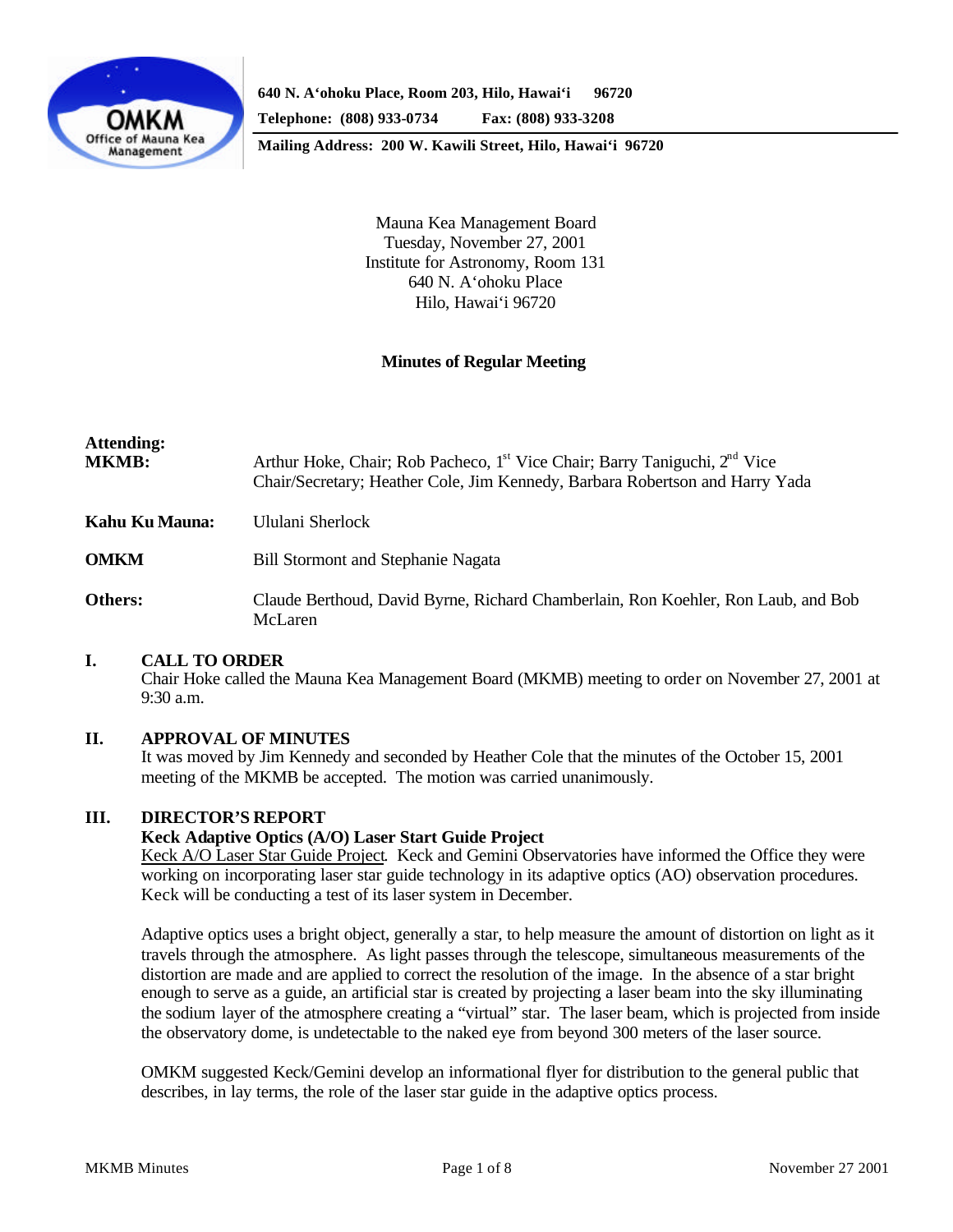# **Generalized Seeing Monitor (GSM)**

IfA notified the Office that a test of the "seeing" quality at 13 North (an old tower site approximately 1 km west-northwest of Keck Observatory) using a Generalized Seeing Monitor (GSM) was underway on the summit. It is being conducted by astronomers from the University of California at Irvine and the University of Nice as a prelude to an early preliminary site test for the California Extremely Large Telescope (CELT).

The GSM is a portable optical device set on three (3) 1.0 meter high by 0.75 meter wide, square concrete blocks. The GSM works in tandem with two of another type of portable optical device, Differential Image Motion Monitors (DIMM) which are mounted on tripods. The GSM and one DIMM are currently placed on the northwest side of the Keck Observatory, and the second DIMM is placed at the 13 North site.

Due to the limited time the GSM is available for use in Hawaii (it is scheduled to be shipped to France), the Office verbally approved using the GSM and DIMM at Keck, and the second DIMM at 13 North. Testing will be completed around December 5. If a future test of the GSM at 13 North is requested, a formal written proposal needs to be filed with the Office. A proposal is necessary to determine: 1) potential project impacts; and 2) appropriate review process and action on the part of OMKM and MKMB.

# **Ranger Hiring**

Position descriptions for the rangers are being finalized. Through a Memorandum of Agreement (MOA), OMKM has authorized MKSS to hire and oversee the rangers. In addition to representatives for OMKM and MKSS, Kahu Ku Mauna will be asked to assign a representative to serve on the interview panel. Recruitment is expected to begin in December.

# **Update on Training Funds (\$250,000 from Rural Development Project, U.S. Department of Labor)**

The Office has been informed that \$250,000 has been allotted for the ranger training and machinist programs. Funds are available but will not be released until plans and budgets are developed. OMKM has been asked by the Office of Senator Daniel Inouye to develop a concept paper and budget for each program. Staff plans to meet with Hawaii Community College (HawCC) to discuss the programs.

It is not certain how the money will be divided between the two programs. Since HawCC does not have to wait for OMKM to submit its machinists plan, if OMKM's plan is not timely filed, it could receive only the remainder of the funds, which may not be sufficient to cover the ranger training program. The Office was advised to proceed as expeditiously as possible and to work with HawCC to submit a coordinated plan to the Senator's office. The plan does not need to be detailed, but it should describe what is proposed, the purpose of each component, how it is going to be carried out, resources available, a list of what is needed, and a budget.

# Ranger Training

Ranger training funds could be used for curriculum development, i.e. determining what kind of information should be provided in the training and how this information will be utilized. Curriculum development should include public health and safety, cultural and environmental components, and astronomy related information. Kahu Ku Mauna will be asked for their input. The Office was encouraged to use resources available in the various MKMB committees

A question was raised whether emphasizing that curriculum include information presented in the master plan appendices would delay the hiring of rangers and the basic training in health and safety procedures. A concern was also expressed that the development of the training curriculum should not be done in a haphazard fashion, but it should also not drag on for years. Ranger training will be offered as an ongoing program and will evolve with changing needs, interest and focus. In the absence of formal training, rangers should read the Master Plan appendices and bring their level of information up to date. Further, some aspects of ranger training, such as first responder and first aid courses, are offered throughout the year and rangers can take these courses as they become available.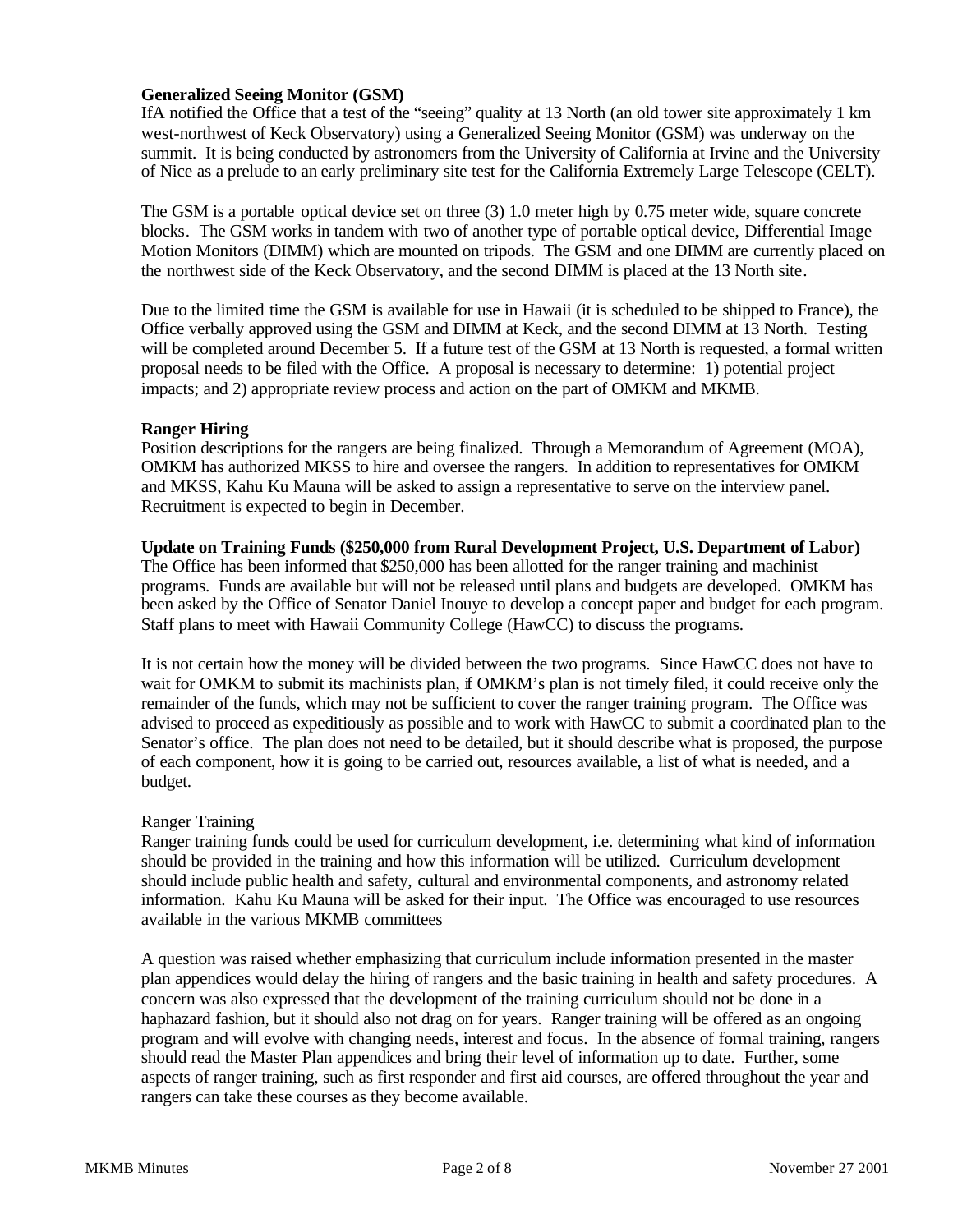Present rangers did not receive any formal training, but were shadowed trained by existing staff using information gathered over the years by the VIS. Dave Byrne, Manager of the VIS, stressed that training has always been an important issue but has not been adequately addressed due to limited resources.

There are two aspects to training that need to be addressed  $-1$ ) the guiding aspect which involves logistics, safety and interacting with people and 2) the interpretive aspect. Both have different ways of being taught. The guiding aspect is more mechanical and is easier to train, while the interpretive aspect is an art and, therefore, is more difficult to train. Training must be more than just reading and understanding; it should also include how to effectively communicate information. Training must be an ongoing, continuous process, and it must have clear statements and definition about what rangers are expected to accomplish.

A priority is to hire someone to develop a curriculum. Director Stormont indicated there are resources on island capable of developing a training and interpretive curriculum. It was impressed that such a person does not necessarily need to posses specific information relating to Mauna Kea, but could be someone with skills in curriculum development and the knowledge of where to obtain such information and how to assemble it. Resources and information necessary to put a curriculum together are available. For example, the National Park system's interpretive and ranger training is available in modules on the Web.

The Office was further cautioned to budget carefully and to include field training and skills building. It was suggested to develop the training modules or components to serve multiple users such as VIS and observatory staff, as well as rangers.

# **Cultural Protocol**

The Office has been informed that Senator Daniel Inouye has secured \$200,000 through Bishop Museum to develop a protocol for Mauna Kea. A protocol similar to the one established for Kaho'olawe is envisioned. Staff is working to obtain information from the Kaho'olawe Island Reserve Commission, the entity responsible for developing the protocol for Kaho'olawe.

# **Underground Storage Tank (UST) Removal**

The tank was removed on November 14. Sludge filling two 55-gallon tanks was removed and the tank did not appear to have any leaks. Testing for soil contamination beneath the tank was conducted and results were negative. Poor weather conditions will delay the backfilling to November 29-30 or December 3-4.

# **Hawaii Island Chamber of Commerce (HICC) Presentation**

Director Bill Stormont, and former Interim Director Walter Heen were invited speakers at HICC's Government Affairs Committee meeting on November 15. Mr. Heen gave a short history of events leading up to the Master Plan, and the roles and responsibilities of OMKM, MKMB and Kahu Ku Mauna Council. Director Stormont talked about current activities being undertaken by the Office and the mandate to ensure balance and harmony in the management of the mountain.

# **Public Information Meetings**

Director Stormont reported his desire to host public information meetings twice a year in Hilo, Waimea, and possibly Kona. He is tentatively considering meetings in January or February 2002. The purpose of the meetings is to introduce Office staff, Board, and Kahu Ku Mauna Council members, to update the community on the functions and purpose of the Office, and to address issues relating to Mauna Kea.

# **IfA External Review Committee**

IfA invited members of the MKMB and OMKM to an informal luncheon to meet members of the External Review Committee who are conducting an external review of Ifa. IfA requested this review, which will examine its organization, functions and programs. OMKM is scheduled to meet with the committee later in the afternoon.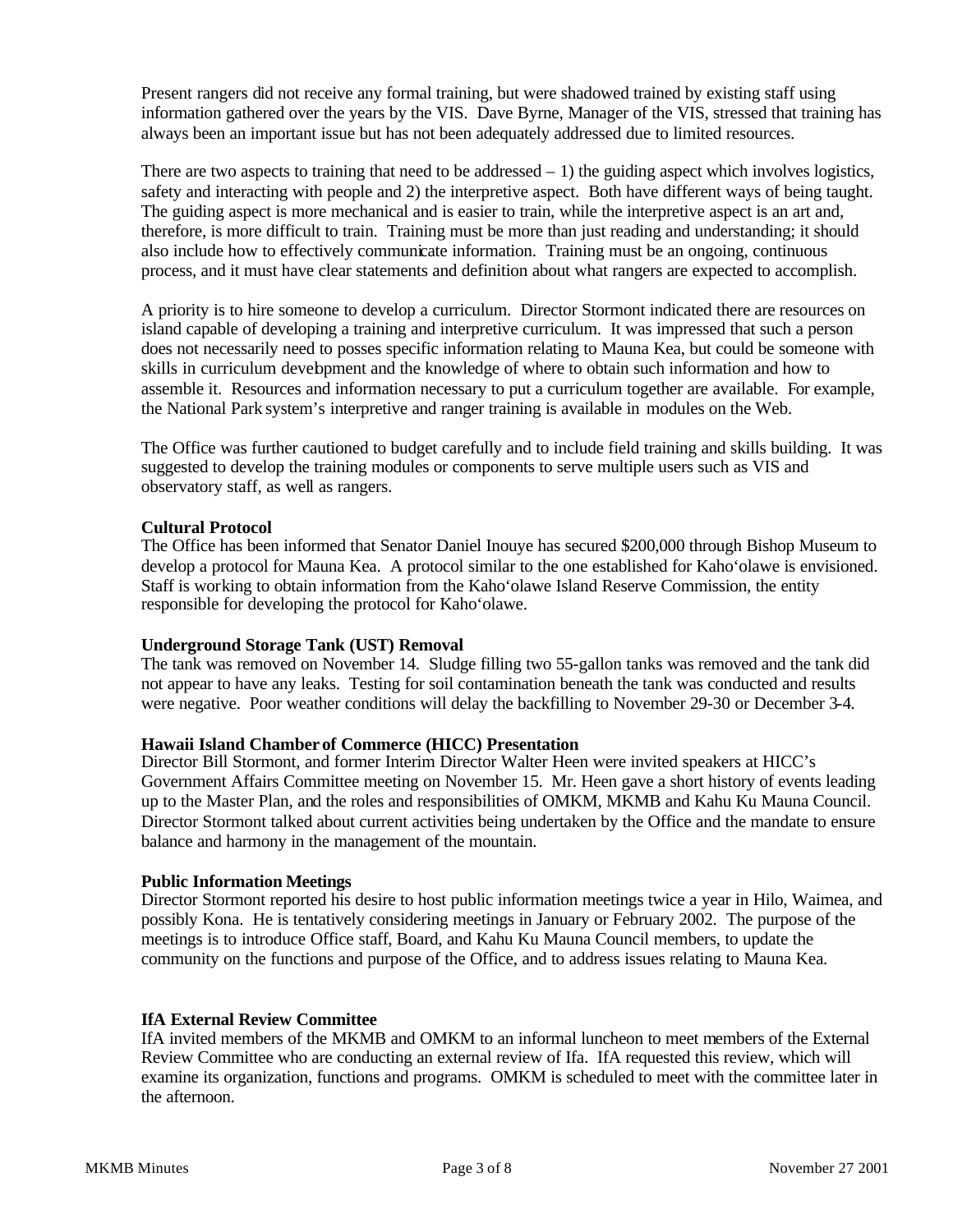# **IV. COMMITTEE REPORTS**

#### **A. Kahu Ku Mauna Council** No report

# **B. Hawaiian Culture Committee Meeting**

Barbara Robertson announced the committee would be meeting this afternoon.

## **C. Environment Committee**

Rob Pacheco and Heather Cole indicated they plan to hold a meeting of the Environment Committee.

# **V. OLD BUSINESS**

## **A. Minor Impact Project Review Process (Expedited Review Process)**

Jim Kennedy presented an expedited review proposal for handling minor impact projects. At the previous meeting there was discussion regarding the nature of a project and what would make it sufficiently substantial to require the Project Review process. There will be some projects that are clearly minor and expediting the project review process is deemed appropriate. The Expedited Review Process (ERP) addresses two functions (major/minor classification and minor project review/approval process) and two issues: 1) expediting the project review process; and 2) how the Master Plan fits within existing legal parameters.

1. Project Review Process

According to the Master Plan the project review process is as follows:

Step 1: Classification of project (major/minor designation)

- 1. Project is proposed to OMKM
- 2. OMKM with Board concurrence recommends project classification as major or minor
- 3. Recommendation is forwarded to the Chancellor of UHH who then forwards her recommendation to the President.
- 4. President's decision is then returned to the Chancellor of UHH and OMKM.

Step 2: Project Review

- 1. OMKM and appropriate parties review project impact on the mountain.
- 2. OMKM with Board concurrence recommends approval or disapproval of project and forwards decision to the Chancellor of UHH who then forwards her recommendation to the President.
- 3. President's recommendation is forwarded to the BOR in the case of major projects, or becomes the final decision in the case of minor projects. In either case, the final decision is returned to the Chancellor of UHH and OMKM.

This process requires two trips to the president and for minor projects this seems unreasonable. Often this process can cause delays up to 2-3 months.

The Master Plan does not prescribe a specific process that the OMKM must follow in making the major/minor determination. However, reasonably it must require an examination of the details of the proposed project, at least to a level able to determine the scope of the impact.

The reviews prescribed for the formal project review of a minor project certainly include, and go beyond, those required to make the major/minor determination. For projects that appear obviously minor, the Expedited Review Process (ERP) combines the two steps (project classification and review) into one review process, eliminating one of the two trips to the President and speeding up the decision making process (one rather than 2-3 months). The proposed ERP does not circumvent the Master Plan process, but combines the two steps into one. If, after examining the review in such a case, the President should disagree with the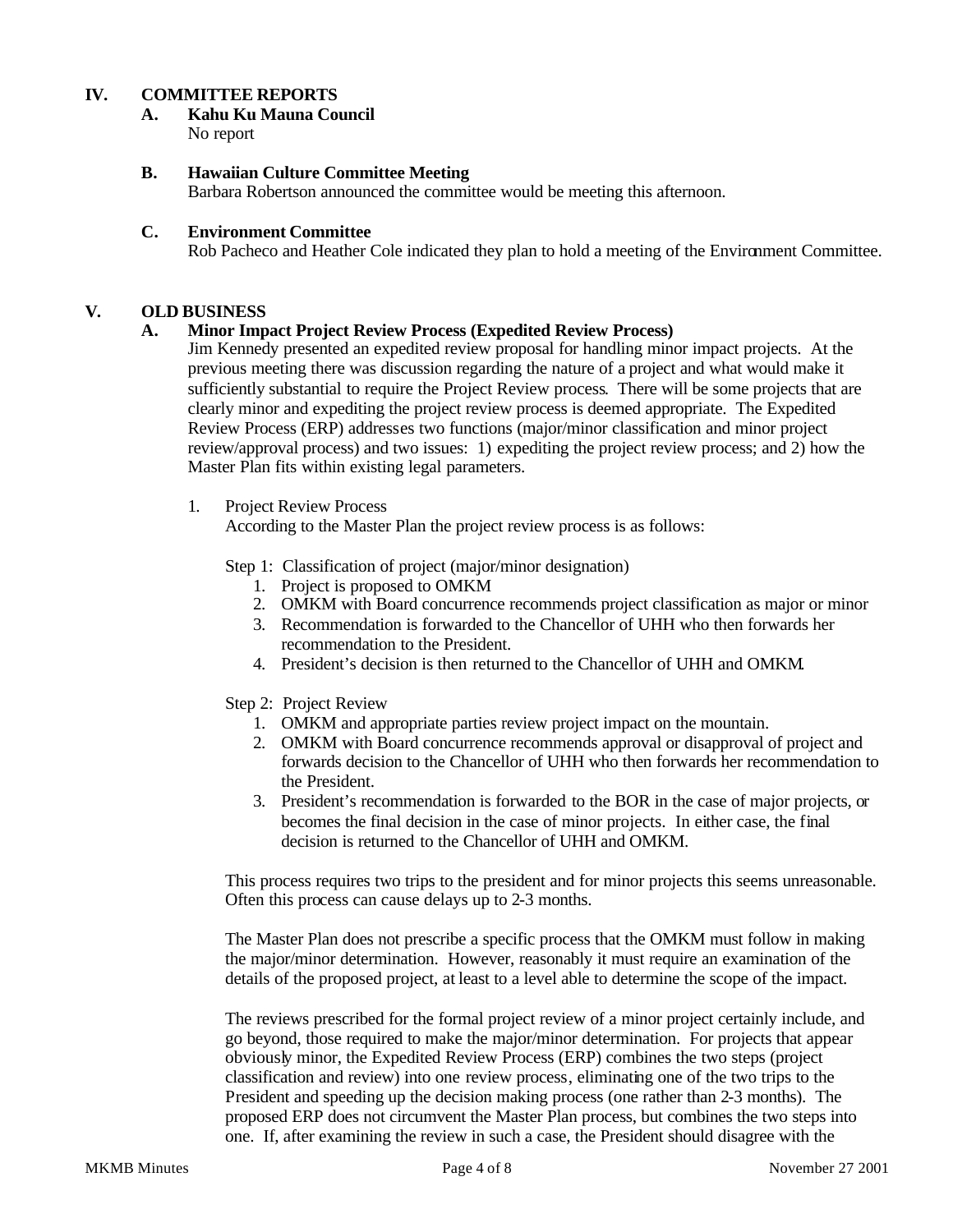major/minor classification, the President would determine that the project was major and return it to OMKM for the major project review process.

2. Master Plan Fit

Walter Heen reviewed legal documents affecting activities on Mauna Kea, including the Department of Land and Natural Resources General Lease S-4191 (General Lease) to UH, and UH's subleases to observatories. The General Lease is the master lease granting the University of Hawaii use of Mauna Kea with certain terms and conditions. Likewise UH has individual subleases with the observatories with certain terms and conditions. Both the Land Board Lease and UH subleases are legally binding contracts.

Sublease Conditions. If an observatory wishes to make substantive structural alterations or additions to its facility that will significantly alter the external appearance or structure, the observatory is required to seek and obtain prior written approval from UH. The Master Plan provides a mechanism for seeking approval from UH.

Under the sublease, each observatory is required to keep its facilities in "good order and repair," and efforts to meet these conditions do not require approval by UH. The Master Plan does not address this issue, but instead focuses on activities that significantly alter the appearance of a facility.

The ERP addresses projects that do not meet the standard of significantly altering the appearance of a structure and are so minor they do not involve the Master Plan. For example, should the installation of the Red Cross antennae require going to the President twice for his approval? Not likely.

UH, in this case OMKM/MKMB, is required to determine whether a project meets the significant alteration standard. OMKM/MKMB can make the determination that a project be classified as less than minor. However, the project must still be proposed to OMKM/MKMB for review. If the project is found not to be even minor in nature, the office can approve the work without going through all the steps, but the approval and review process is conducted before MKMB and Kahu Ku Mauna and not behind closed doors.

## Summary of ERP

A question then regarding activities under the sublease agreement that do not require UH approval, is whether or not approval from UH (President or BOR) is required. Under the ERP, OMKM and Board first determine if the proposed activity will significantly alter the external appearance of the facility. If not, OMKM with the approval of MKMB may proceed with the method described below:

- 1. Upon being informed of a proposed structural alteration of or addition to an existing facility, OMKM will discuss the details of the project with the observatory, MKMB, and Kahu Ku Mauna Council.
- 2. If, based on the above criteria, it is determined that the project WILL NOT significantly alter the external appearance or structure of the facility, the observatory may be allowed to proceed;
- 3. If, based on the above criteria, it is determined that the project WILL significantly alter the external appearance or structure of the facility, the observatory will be advised that the design review process must be followed; **however,**
	- a. where OMKM and the other reviewing groups determine that, notwithstanding the significance of the project with respect to the external appearance and structure of the facility, the project has only a minimal impact on the overall cultural, environmental,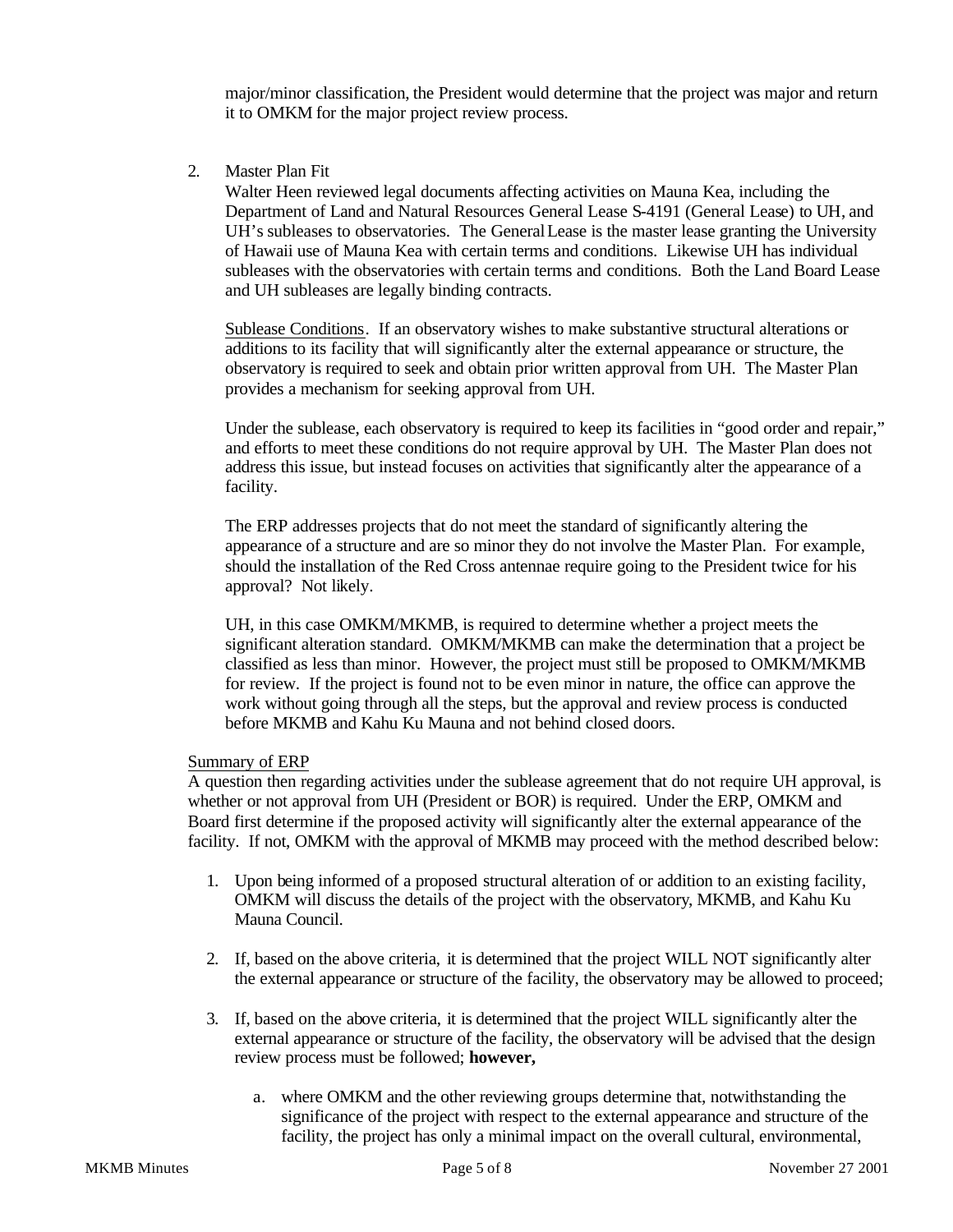and educational goals of the Plan (i.e. a minor project), OMKM will treat the project as minor, expedite the schematic and design development plan review phases of the review process and encourage the observatory to prepare construction plans for the project; and

b. if upon final review, the plans are found to support the Master Plan's goals and objectives OMKM will recommend to the President, through MKMB and the Chancellor of UHH, that the President make the final determination that the project is a minor one and at the same time give final approval to the project.

Effectively, this process results in a full review (project classification and approval/disapproval) of a minor project and sending it to the President only one time.

Chair Hoke raised a question regarding the Subaru visitor gallery addition and whether a statement in the document was an indication this project will disturb ancient burial sites. It was clarified that the statement allude to involvement of minor excavation and DLNR has been requested to make a determination (note: see further discussion on this issue in the following paragraph). Concern was expressed about OMKM/MKMB's process taking place before DLNR completes its review. DLNR is likely to take more time to review and make a determination on projects compared to OMKM/MKMB and OMKM/MKMB could make a decision without having pertinent information. It would be awkward if OMKM/MKMB were to make a decision that was contrary to DLNR. It was suggested that for projects requiring DLNR input/approval that OMKM/MKMB make conditional recommendations, e.g. recommend approving a project pending DLNR determination.

Dr. McLaren stated that one of the sentences in the Draft ERP was incorrect. The referenced sentence states IfA informed OMKM it had submitted documents to DLNR relating to the Subaru Gallery addition project and is awaiting DLNR's determination. In fact, IfA was waiting to hear from OMKM to proceed and submit documents to DLNR. It was requested the erroneous statement from the document be removed.

Bob Mclaren suggested it would be helpful if project proposals could be submitted simultaneously to DLNR and OMKM. With respect to the Subaru proposal, Subaru would like to have a contract in hand by the end of its fiscal year, March 31. Would OMKM/MKMB object to submitting the Subaru proposal to DLNR? Concurrent versus consecutive submittal of proposals to DLNR and OMKM would shorten the review and approval process considerably.

Prior to the Master Plan, the procedure was IfA would review a project based on conditions of the terms of the lease agreements and would, on behalf of UH obtain approval from DLNR. Post Master Plan, the DLNR approval process has not changed, but the UH process has. The Master Plan does not eliminate the review process, but instead assigns the review responsibility to OMKM instead of IfA.

### Recommendations

It was moved by Rob Pacheco and seconded by Heather Cole to recommend to the President to approve the amended Expedited Review Process proposal. The motion was carried unanimously.

### Subaru Visitor Gallery Project Request

It was moved by Jim Kennedy and seconded by Rob Pacheco pending the President's approval of the Expedited Review Process to recommend to the President that he designate the Subaru Visitor Gallery addition as a minor project, and grant approval of the project subject to a negative or minimal impact determination by DLNR. The motion was carried unanimously.

American Red Cross Antennae Project Request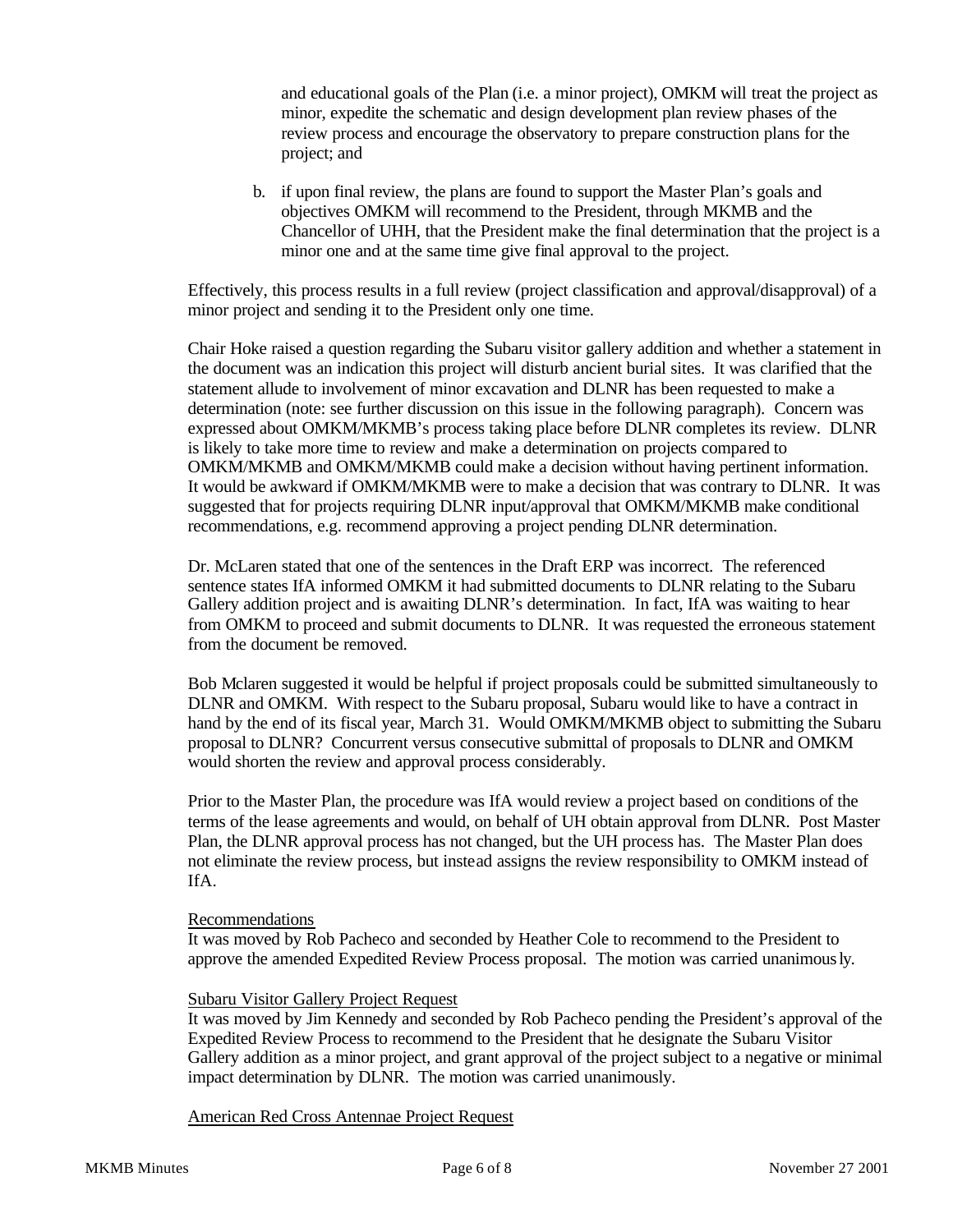It was moved by Jim Kennedy and seconded by Barry Taniguchi, pending the President's approval of the Expedited Review Process, to inform the President that the Red Cross Antennae installation project is deemed to have an insignificant impact and will be allowed to continue. The motion was carried unanimously.

## **VI. NEW BUSINESS**

## **A. NASA Memorandum of Agreement (MOA)**

Director Stormont presented a draft letter responding to NASA's MOA. OMKM's letter indicated that NASA addressed most of OMKM's concerns and agreed with Kahu Ku Mauna and Ahahui Ku Mauna's request that the MOA should contain a clause that clearly states that signing the MOA does not imply approval of construction of the outriggers telescopes project. Director Stormont reported Ahahui Ku Mauna, other than the issue discussed above, did not have a problem with the contents of the MOA.

The Office will need to consider the possibility NASA might not change the MOA. If so, what position will the Office take? Will it still sign the MOA?

It was suggested that since the letter is originating from the Office it should state it has received counsel from Kahu Ku Mauna and replace the references to Kahu Ku Mauna's signature and position with OMKM.

It was moved by Jim Kennedy and seconded by Rob Pacheco that the draft letter responding to NASA's Memorandum of Agreement be approved as amended. The motion was carried unanimously.

### **B. Wekiu Pre -Construction Monitoring Project**

Director Stormont requested the Board's approval of a project to conduct surveys of the wekiu on Pu'u Hauoki and Pu'u Ku Kahaula (Wekiu). This project calls for a minimum of two samplings, utilizing live traps, to establish base line information on the wekiu prior to construction on Pu'u Hauoki. If approved by OMKM/MKMB, this project will be funded and will proceed regardless whether the outrigger telescopes project is or is not approved.

The Office feels this is a good project and recommends approval pending issuance of a scientific collecting permit from DLNR. Further, the Office does not believe this project is tied into the Section 106 process since it is not affected by the outcome of the outrigger telescopes permitting decision, nor does NASA fund this project.

The Board did not feel this was a Board matter since the project did not fall under the review process guidelines. The Board deferred this matter to the Office with a suggestion it prepare an informational letter for Chair Hoke on behalf of the Board to the President.

It was moved by Rob Pacheco and seconded by Barry Taniguchi that a letter to the President recommending this project be classified as minor and stating that the nature of the project does not require review by the Board, and such letter be prepared on behalf of the Board for signature by the Chair of the Board.

# **VII ANNOUNCEMENTS**

## **A. Road Refurbishment**

Ron Koehler requested guidance on his request to refurbish the gravel road between Hale Pohaku and the paved road leading to the summit. The Office had earlier indicated that cinder from the old batch plant was not available for road use, but instead preferred gravel from the Quarry near Waimea. Because of concern about the introduction of alien species, it was suggested that the gravel be washed prior to delivery to Mauna Kea. Mr. Koehler stated gravel from the quarry is fairly sterile and washing the gravel would wash out the fine silt useful in binding the gravel after it is laid down. Given